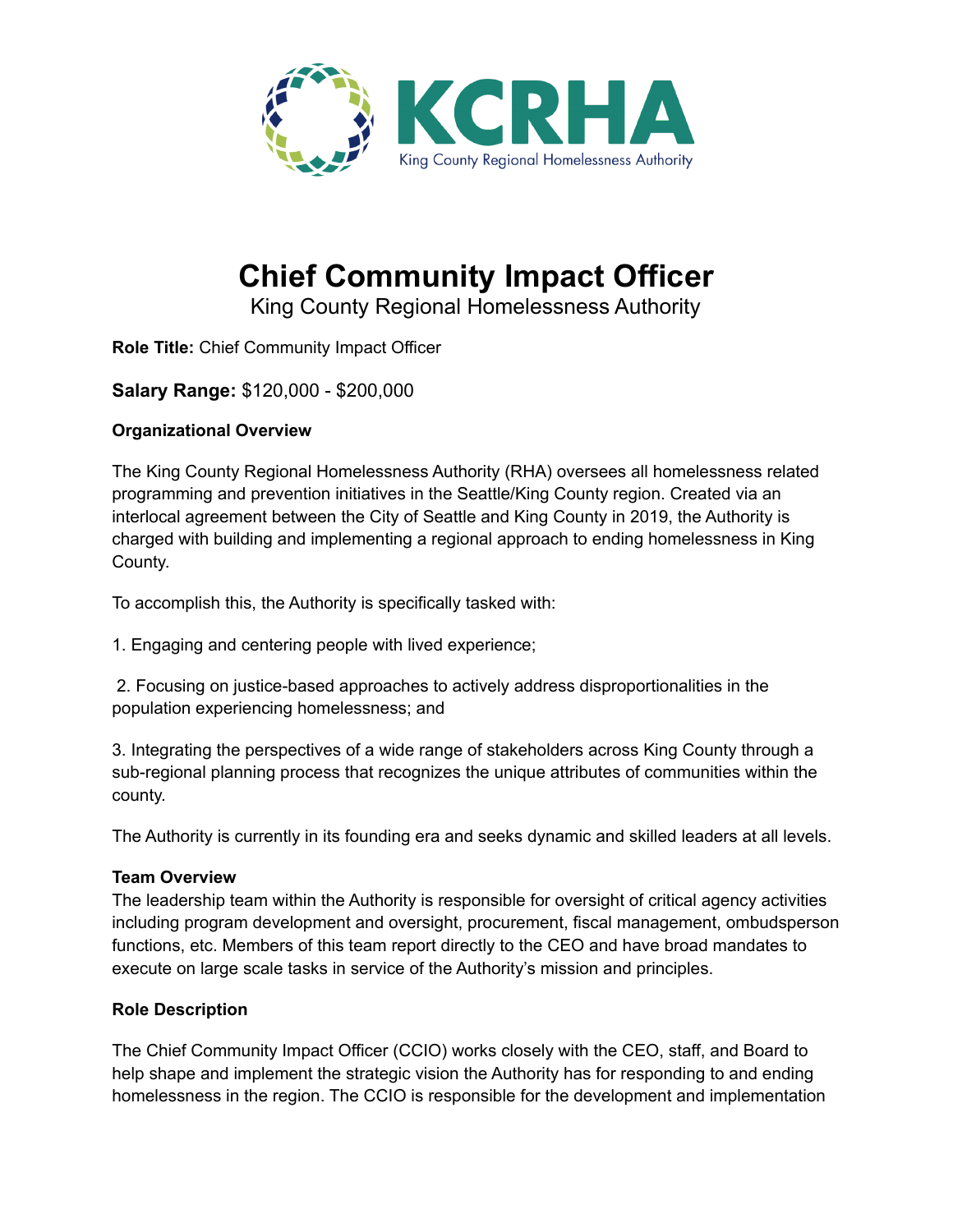of the Authority's community organizing, data management and reporting (including HMIS and other data collection as deemed necessary by Authority leadership), and sub regional planning initiatives. This role is responsible for using data in ways that are innovative and strategic and aligned to the Authority's core belief that those who have directly experienced homelessness are best suited to develop the solutions that will ultimately end homelessness.

The CCIO will be responsible for building a department that can provide robust near real time data to agency decision makers, providers, people experiencing homelessness, and other community members as needed. Additionally, this role will be responsible for spearheading initiatives that will enable the Authority to routinely share what progress has been made towards ending homelessness in the region. This role will also oversee the Authority's sub-regional planning process, a critically important process that will allow the Authority to deploy its resources efficiently across the County and with granular understanding of the challenges and opportunities that exist within the 39 cities (and additional unincorporated areas) within King County. Additionally, the CCIO will be responsible for ensuring departmental protocols and standards that support the departments of the Ombudsperson as well as the Chief Program Officer.

This role supervises a department of 10+ staff with the potential to grow substantially in response to funding availability in subsequent budget allocations or through other revenue generating partnerships.

The CCIO is a member of the Leadership Team and assists in providing oversight for the Authority's strategic direction, teambuilding, implementation of policies and practices, budgeting, and planning processes. The CCIO is closely involved in designing and managing a healthy organizational culture centered on the Authority's values of community, justice, well-being, learning, collaboration, trust, flexibility, intersectionality and transformation.

# *Accountabilities*

# **Department Leadership & Special Projects (40%)**

- Support the on-going growth and development of enterprise level technology solutions to collect, organize, and make meaning of the Authority's data collection efforts
- Develop and manage new data collection strategies to close knowledge gaps and increase the capacity of the Authority to have near real time understanding of needs and housing or service availability in the county.
- In collaboration with the CEO develop and manage a sub-regional planning process that leverages robust data collection, stakeholder engagement, listening sessions, program audits, and other strategies to develop sub-regional plans that support the Authority in the most efficient deployment of its resources.
- Develop or procure and manage a successful and HUD compliant HMIS system.
- Directly manage a team responsible for key implementing key agency priorities.
- Support efficiency of the Executive Office through strong administrative skills and prioritization with a big picture/agency-wide lens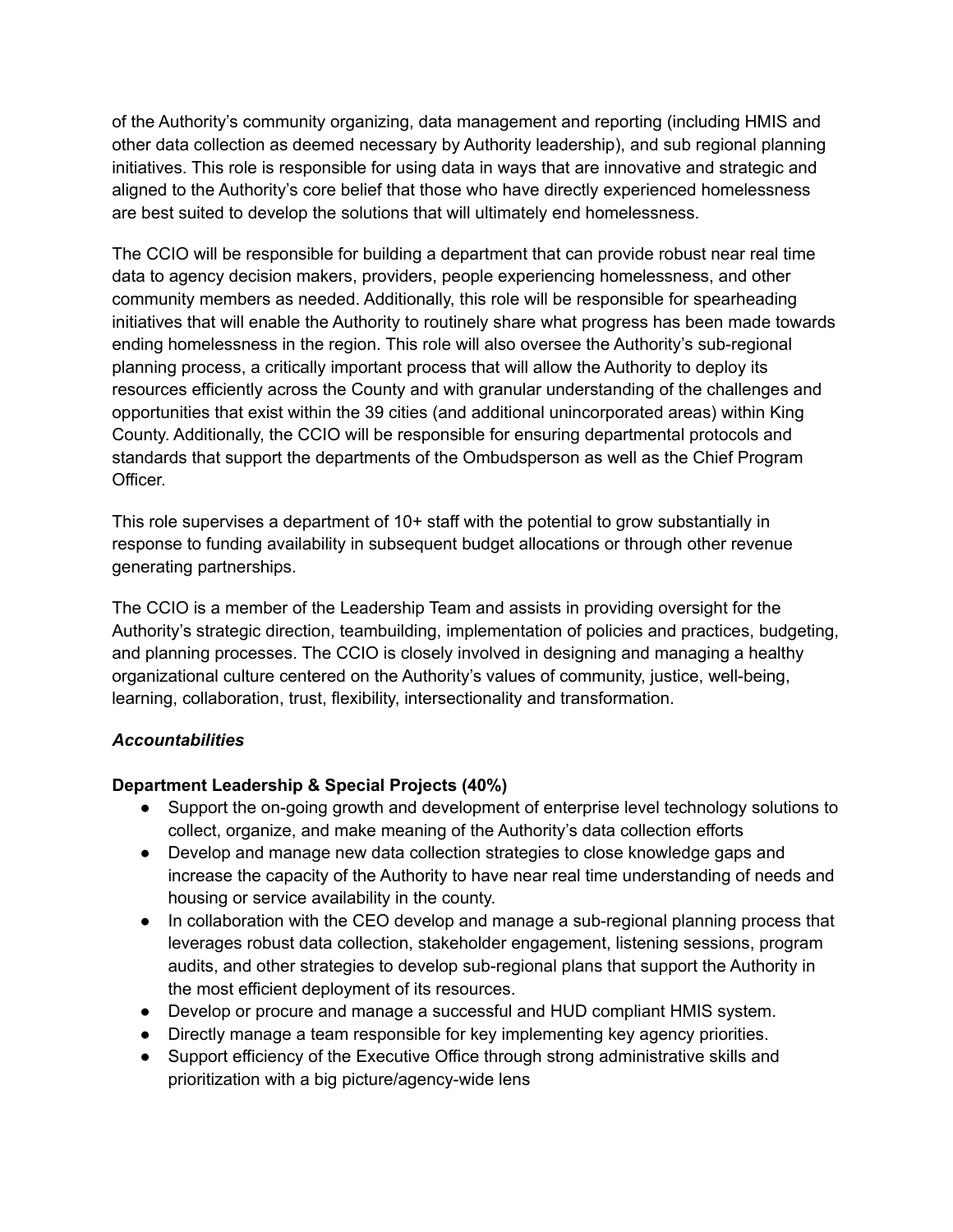- Lead work on high-priority special projects and/or oversee cross-department workstreams to support project management or ownership in work streams in need of additional strategic support or capacity
- Maintain strong relationships with other Chiefs to support informal management/resourcing and strategy needs in the absence of the CEO
- Grow and develop a diverse, highly skilled team to execute programming and initiatives and drive continuous improvement oversight; Directly supervise 3+ direct reports

# **Organizational Strategy & Operations (40%)**

- Support the development and design of strategy to support a new regional authority in day-to-day operations and oversight of all homelessness related programs and initiatives in collaboration with elected officials across King County
- Collaborate with department Chiefs to ensure implementation of organizational strategy is done with fidelity and centered on the needs of people experiencing homelessness
- Support in the unification of the team and related stakeholders to drive towards the organizational vision
- Support the organizational strategic planning process
- Design and lead the solidification of core internal leadership bodies and communication practices to support the alignment of goals within the program Department;
- Create continuous feedback loops with internal stakeholder groups to inform community engagement, partnership/resourcing needs and intergovernmental affairs
- Model a customer-centric work style through leadership and personal accountability towards inclusive practices
- Ensure organizational capacity is aligned to organizational need to promote the execution of short term and long-term goals
- Support the oversight of the day-to-day operations of all agency teams with a focus on ensuring the organization is on-track to meet long term goals, while balancing short term (especially emergency) needs
- Identify additional resourcing to support agency operation, as required
- Take action on behalf of executive leadership, when leadership is at capacity or unavailable
- Proactively engage with senior leaders to keep a pulse on organization-wide workstreams with a focus on areas on areas with priority vacancies and/or projects
- Provide support to organizational leadership as a strategic thought-partner
- Support supervisors one-on-one on an as-needed basis, cross-organizationally

# **Community Engagement, Partnerships and Intergovernmental Affairs (20%)**

- Serve as a core external ambassador of the Regional Authority, in support of the CEO and/or in their absence
- Develop and maintain partnerships with community-based organizations, potential resourcing partners and other government agencies to support strong engagement and create opportunities for collaboration
- Prepare and/or provide relevant updates to key partners in townhalls, board meetings, council sessions, or related engagement and/or oversight structures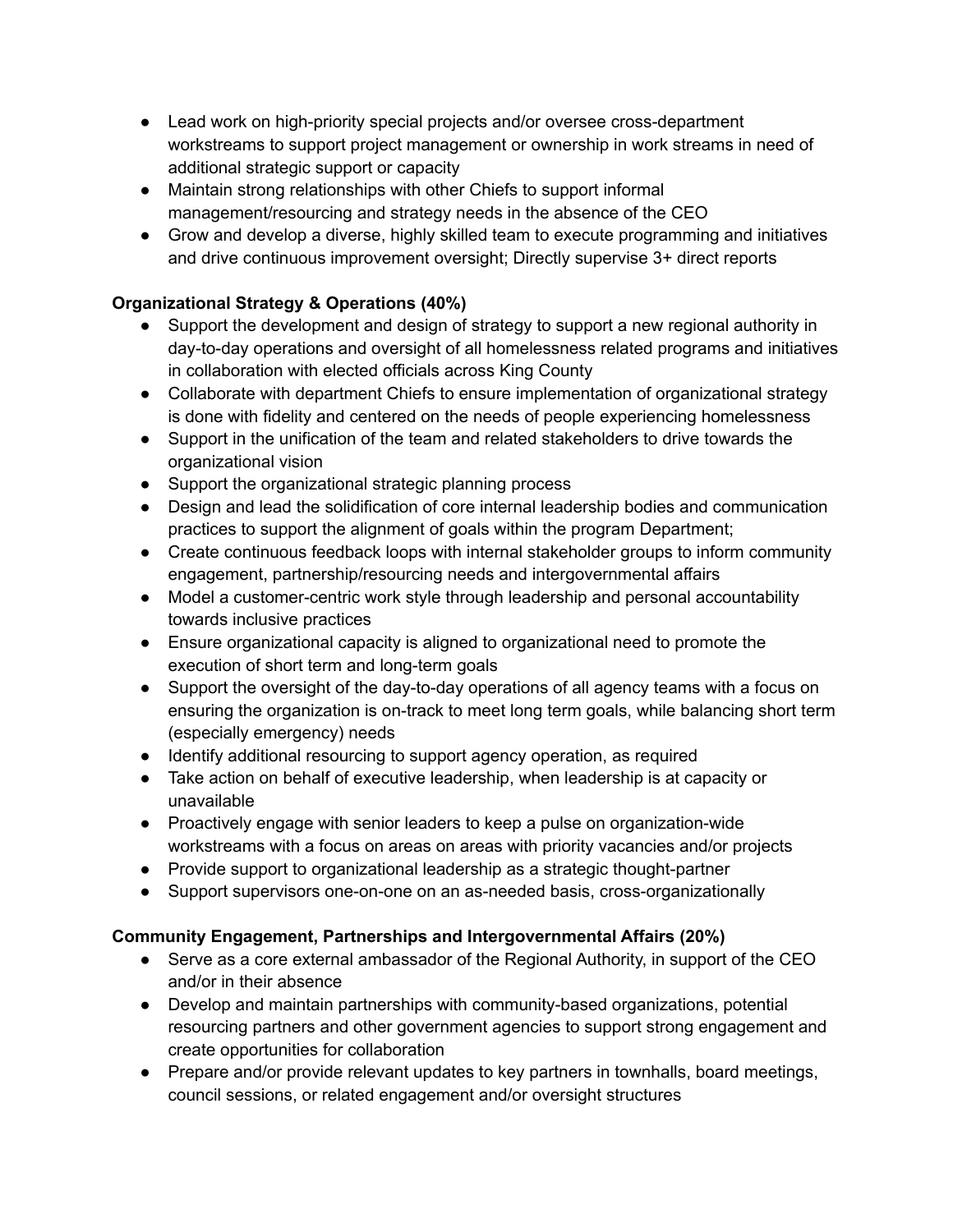#### **Minimum Requirements**

- 10+ years of related work experience in research and research administration
- 10+ years of experience with quantitative and qualitative research methods with a focus on monitoring, evaluation, and continuous quality improvement and organizational learning
- Experience acting as a principle investigator or senior researcher on behalf of government agencies (preference for HUD, DOL, HHS, or ACF or other agencies of similar mission and population focus)
- High proficiency using multiple types of analytic tools (e.g. NVivo, Dedoose, SPSS, STATA)
- Demonstrated understanding of community engagement and organizing principles
- Demonstrated understanding of designing programs or strategies for large jurisdictions with complex variation
- Experience managing budgets of \$5M+
- Clear experience centering equity and justice approaches in complex government operations with demonstrable results
- Demonstrated success managing complex stakeholder relationships across multiple jurisdictions
- $\bullet$  A track record of success of leadership of teams (10+)
- Demonstrated ability to work across systems in pursuit of the goal ending homelessness

# **Additional Requirements**

- Ability to undertake routine travel around the region in order to meet with key stakeholders.
- Experience working across government agencies (preference for both local and federal experience) and related structures/governing bodies
- A track record of success in operations, partnership and/or board management
- Experience designing and operating programs and conducting data-driven continuous improvement processes
- Superior oral and written communication skills
- Experience managing large teams; a commitment to differentiating management to support success, growth and development of a diverse workforce
- Exceptional planning, organizing, and prioritizing skills in order to manage a diverse workload, multiple demands, and deadline sensitive projects
- A high level of customer service orientation and attention to detail
- Ability to provide and accept feedback
- Ability to work in and across several communication platforms, including social networks and cloud-based systems
- Strong attention to detail, accuracy, timeliness